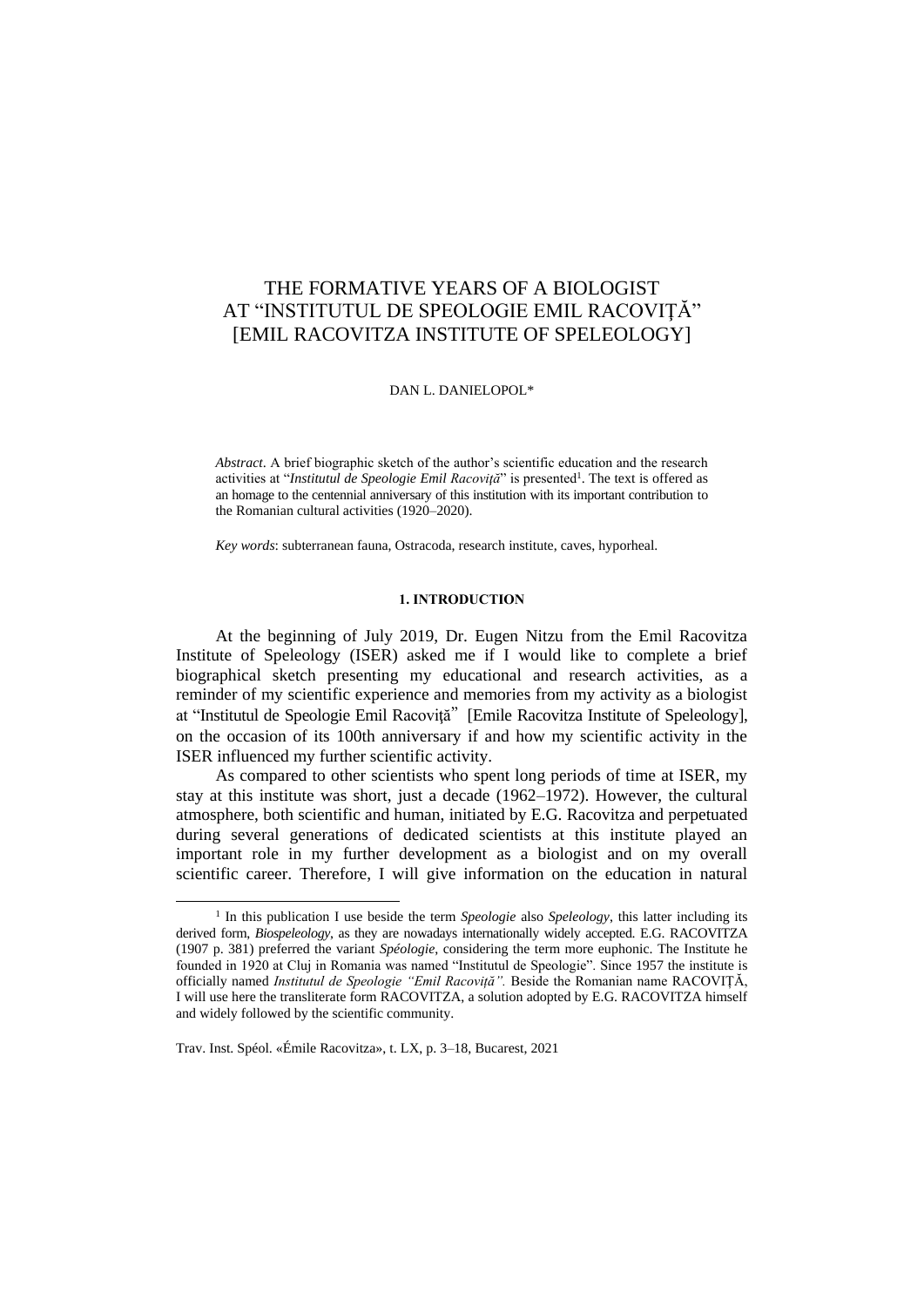sciences I received at home and at school. I will continue with an evocation of the time I spent at the ISER and from this latter part I will reflect on the benefits of the ISER-period on my scientific activity until the present-day.

## **2. FIRST CONTACTS WITH THE NATURAL SCIENCES**

I was born on  $20<sup>th</sup>$  March 1942 in Bucharest. During 1951 to 1960 I was enrolled at a school with a long tradition – "Liceul Spiru Haret" – now renamed as "Colegiul Naţional Spiru Haret". The school was famous for its good teachers in various domains as well as for the graduates who later on became famous personalities. Biology was taught by Professor I.C. Voiculescu, well known for his book *Anatomia şi Fiziologia omului*. The so-called laboratory of biology at "Spiru Haret" was excellently organised for attractive teaching programmes. Many of my schoolmates from various school years were well prepared by Professor Voiculescu (nickname "Celula" – Cell) to enrol later on in faculties of medicine or of biology. In my case I decided after ending high school in 1960 to study biology at the University of Bucharest. My interest for natural sciences dated from childhood when with friends during holidays in the Carpathian hills we collected fire salamanders and/or lizards; both animal types were fascinating by their movement and colours. I was in some way also prepared to study biology by the cultural atmosphere in the houses of both pairs of my grand-parents, well-known medical researchers, who came from the famous medical school of the Professor of Medicine Ion Cantacuzino (Jean Cantacuzène). My maternal grandfather, Marius Nasta, was a well-known microbiologist, a specialist in tuberculosis. He took me to his research institute and demonstrated aspects of his current investigations. I received later on (when I was already at the university) three books that I still have, *La descendence de l'homme* of Ch. Darwin, the *Philosophie zoologique* of J.-B. Lamarck and *L'évolution créatrice* of H. BERGSON. The books were acquired by my grandfather when he was a medical student, in the early  $20<sup>th</sup>$  century. My paternal grandfather Daniel Danielopolu, a well-known physiologist, gave me a superb edition in 11 volumes of J-H. FABRE'S masterpiece *Souvenirs entomologiques* and of course I also visited his Institute of Physiology where he offered me interesting information.

Two other persons helped me decide on my further university studies, the well-known herpetologist Ion Fuhn, the other one, my schoolmate and good friend, Ilinca Juvara (now Juvara-Balş). As my preferences went towards invertebrate zoology Ion Fuhn suggested visiting Professor Radu Codreanu, a former Research Assistant of E.G. Racovitza at the Institute of Speleology in Cluj, who was at the time I visited him a Professor of Invertebrate Zoology at the University in Bucharest. The interview with Codreanu was positive, he suggested that I collect ephemeropters, insects on which it was possible to find parasitic protozoans, one of his biological interests (*inter alia*). Finishing the high school examinations (the so-called "Bacalaureat") in 1960, with several school friends we organised an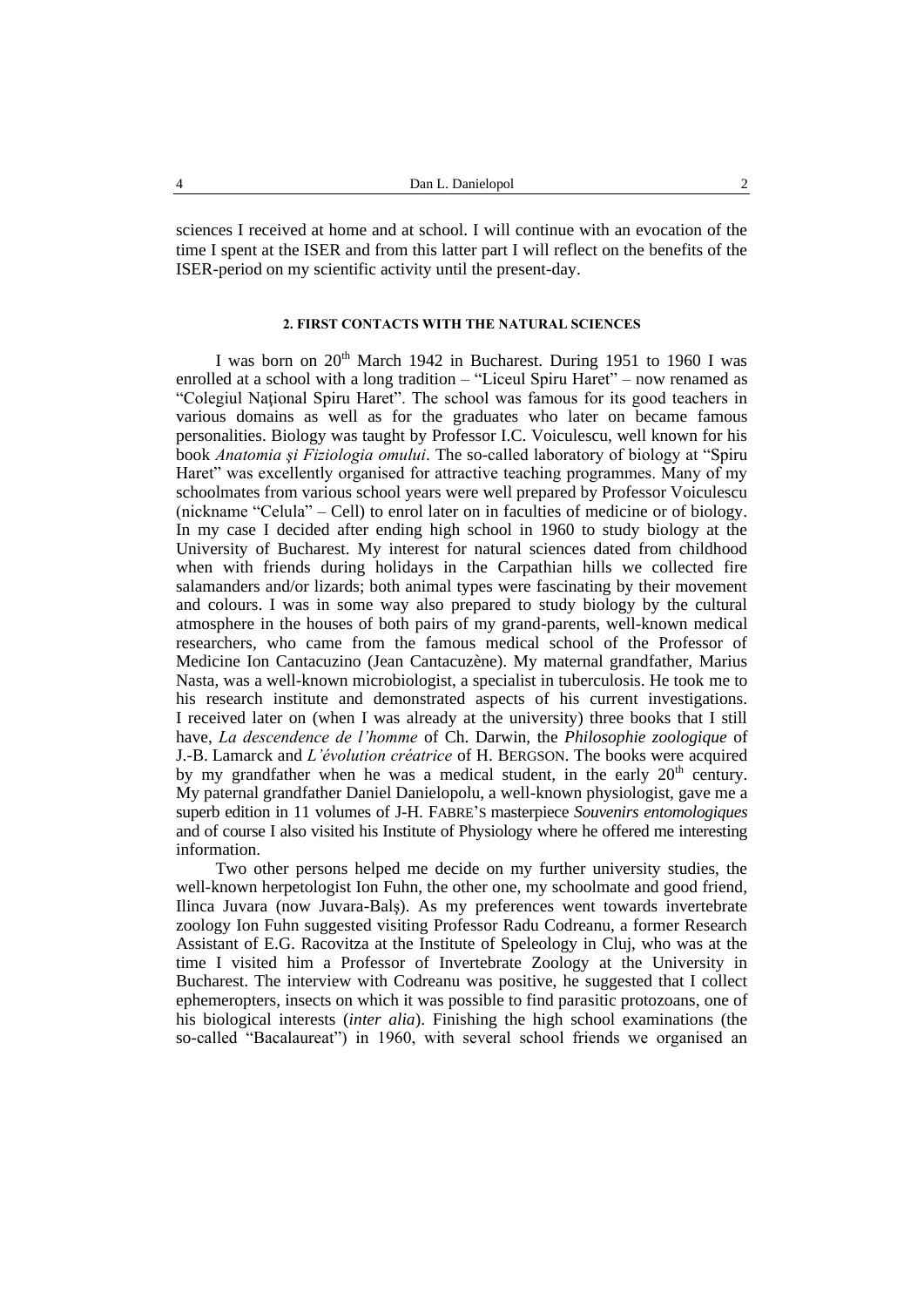excursion in the Retezat moutains and the Cerna valley. At the time no proper road existed along the Cerna valley, down to Băile Herculane. Crossing the Cerna valley, we met a group of biologists belonging to Emil Racovitza Institute of Speleology, in Bucharest, who were exploring the fauna of various caves in the surrounding area. Two of them, Dan Dancău and Eugen Şerban, explained to us the meaning of Biospeleology and how one can become a biospeleologist.

Autumn 1960 was an important date because I was accepted after some difficulties at the Faculty of Natural Sciences of the University of Bucharest. The difficulties were due to political problems of my maternal grandparents. During the first study year I was fascinated by the way Professor Radu Codreanu presented the different zoological aspects of invertebrates. I remembered his suggestion offered during my pre-university interview, namely to pay attention to protozoans. Coincidentally, after the end of the first study year, visiting my friend Ion Balş – his father was a well-known medical doctor, Matei Balş – mentioned to me the studies on the genetics of Protozoa he had read in a book published by RUTH SAGER and FRANCIS J RYAN (1961). I was advised to pay attention to the exciting aspects of the mechanisms of genetic transmission of information studied on the protozoan *Paramaecium*. Especially interesting were the aspects of cytoplasmic transmission of non-chromosomal genes. Therefore, I tried to start cultures of *Paramaecium* in the laboratory of my grandfather Marius Nasta. Unfortunately, no preparation worked because of my lack of experience with cultures and because the people in the laboratory were interested in subjects far from this topic so they could not advise me with the necessary technical information. So, I abandoned this study and during the summer of 1962 I went to the address where Dan Dancău and Eugen Șerban worked. Their laboratory was based in a former storehouse on Gutenberg Street in Bucharest. I asked them if they needed a volunteer student to help during their field work. Dan Dancău with his colleague Ionel Tabacaru were supposed to investigate the karstic area of Dobrogea (Dobruja), along the Black Sea coast, in south-eastern Romania. They accepted me for one month of field work. Participation in this expedition opened for me the possibility to work within the Emil Racovitza Institute of Speleology and this field-trip decided in some ways my future career as natural scientist.

### **3. RESEARCH ACTIVITIES AT THE INSTITUTE OF SPELEOLOGY – THE PERIOD 1962 TO 1965**

The laboratory of Biospeleology on Gutenberg Street, informally called "Gutenberg Laboratory" (in the following Gutenberg Lab) comprised three rooms, a large one with eight persons, used originally as storage for goods, a small one for two scientists and a material collection room. The largest room was transformed with cupboards into small places where each scientist had a table and microscopes. Ten people worked at the "Gutenberg" laboratory – five zoologists, three palaeontologists and two technical assistants. This strange place of research was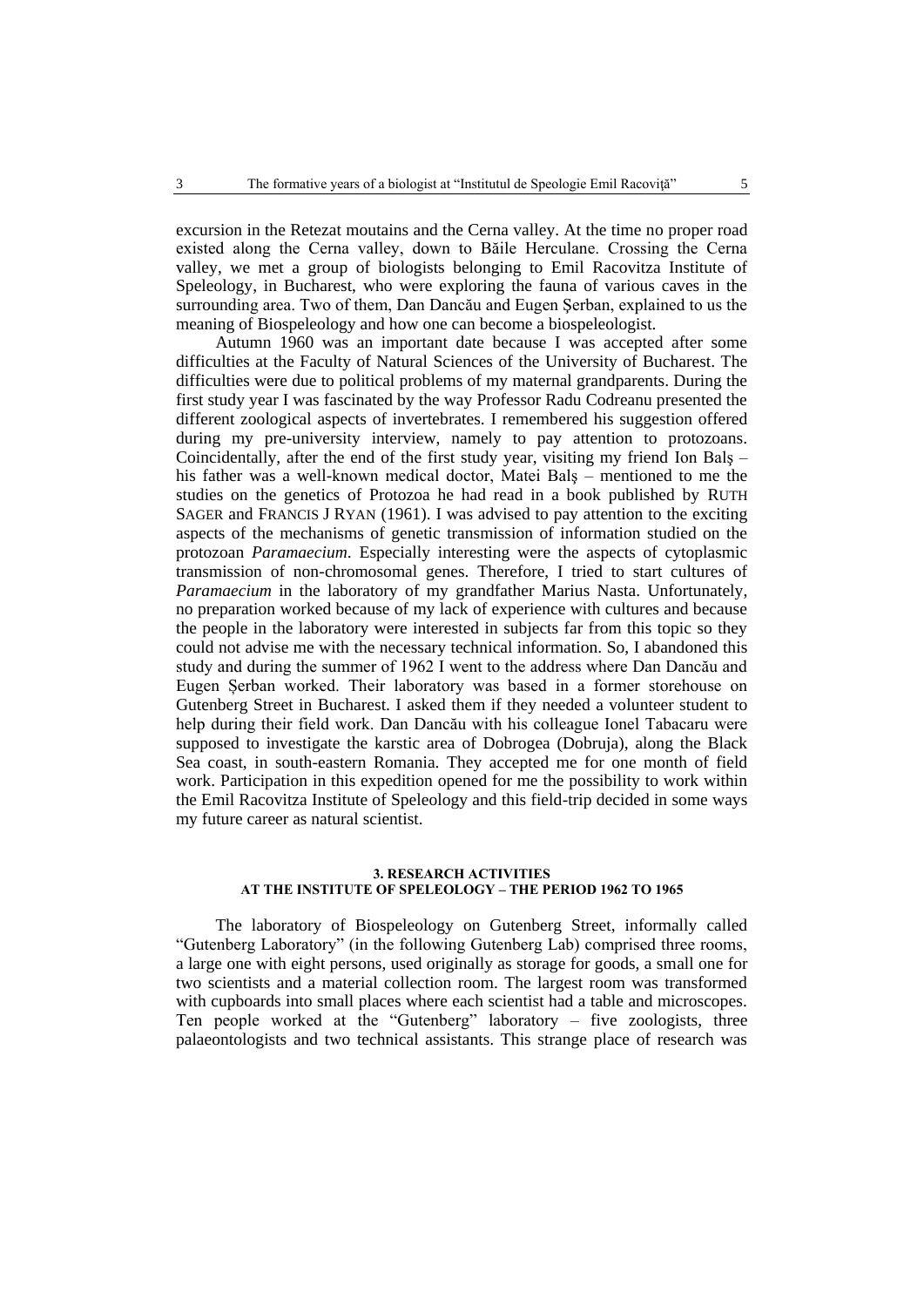just an annex of the headquarters of the Institute of Speleology in Bucharest which at the time was located in another part of the city, in the house offered to Professor Constantin Motaş, the official director of the reorganised Institute of Speleology in 1956 and several years later was placed within the administrative framework of the Romanian Academy (at the time "Academia Republicii Socialiste Române").

The research assistants from the Gutenberg Lab greatly impressed me because each of them specialised in the investigation of at least one animal group with relation to the subterranean environment. So, Dan Dancău and Eugen Şerban studied aquatic subterranean crustaceans and Ionel Tabacaru terrestrial isopods and myriapods. I asked if I could take as a research topic also a group of invertebrates. It was suggested that I investigate ostracods, a group of scientific interest because these tiny crustaceans were commonly found in the samples from groundwater of caves, in wells and in springs. They were poorly known and the person who was supposed to become a specialist for them at the Institute of Speleology, Valeriu Puşcariu, a former Research Assistant of Emil Racoviţă, did not succeed in developing a coherent programme, being more interested in problems of nature protection, especially the karst regions in Romania. Thus, I decided to study ostracods. The first reaction was a terrible frustration to separate the valves and extract the limbs with two thin dissecting needles. I used ostracods from a sample I collected in 1962 in a spring emerging near the Limanul cave in Dobrogea. I had problems to identify the species as no books on ostracod taxonomy existed either in the Faculty of Biology or at the Institute of Speleology during those days. Ionel Tabacaru was very effective and offered me two important monographs bought at a Bucharest bookshop, namely the *Ostracoda* volume of W. KLIE, issued in 1938 in the *Tierwelt Deutschlands* by Gustav Fischer Verlag in Jena and still available because the publishing house continued to exist in the so-called D.D.R. The second book available was the monograph of Z. S. BRONSHTEIN, *Ostracoda* (*Rakoobraznye presnykh vod*) issued in 1947 in the *Fauna S.S.S.R.*, published by the Academy of Sciences of the USSR in Moscow. With these two books I could make my first taxonomic identifications. The researchers from the Institute of Speleology in both departments at Bucharest and at Cluj were happy with the idea I could identify their ostracods collected from various field campaigns. Corneliu Pleșa (Cornel) from Cluj sent me his material sampled for his doctoral thesis at the Vadu Crisului cave. This material was a real conundrum because it contained a new species belonging to a wrongly named genus but still a very important one! I correctly identified it and I published during the following years a new genus *Cordocythere* (for a review on the history of this genus, now named *Kovalevskiella*, see TABACARU, DANIELOPOL AND JUVARA-BALŞ (2018).

Another colleague, Emil Vespremeanu from the Faculty of Geography at the University of Bucharest, brought so-called terrestrial ostracods samples from floating fen soils (the Romanian name is *plaur*) widespread in the Danube delta, but also occurring on various lakes in Romania. This type of habitat was poorly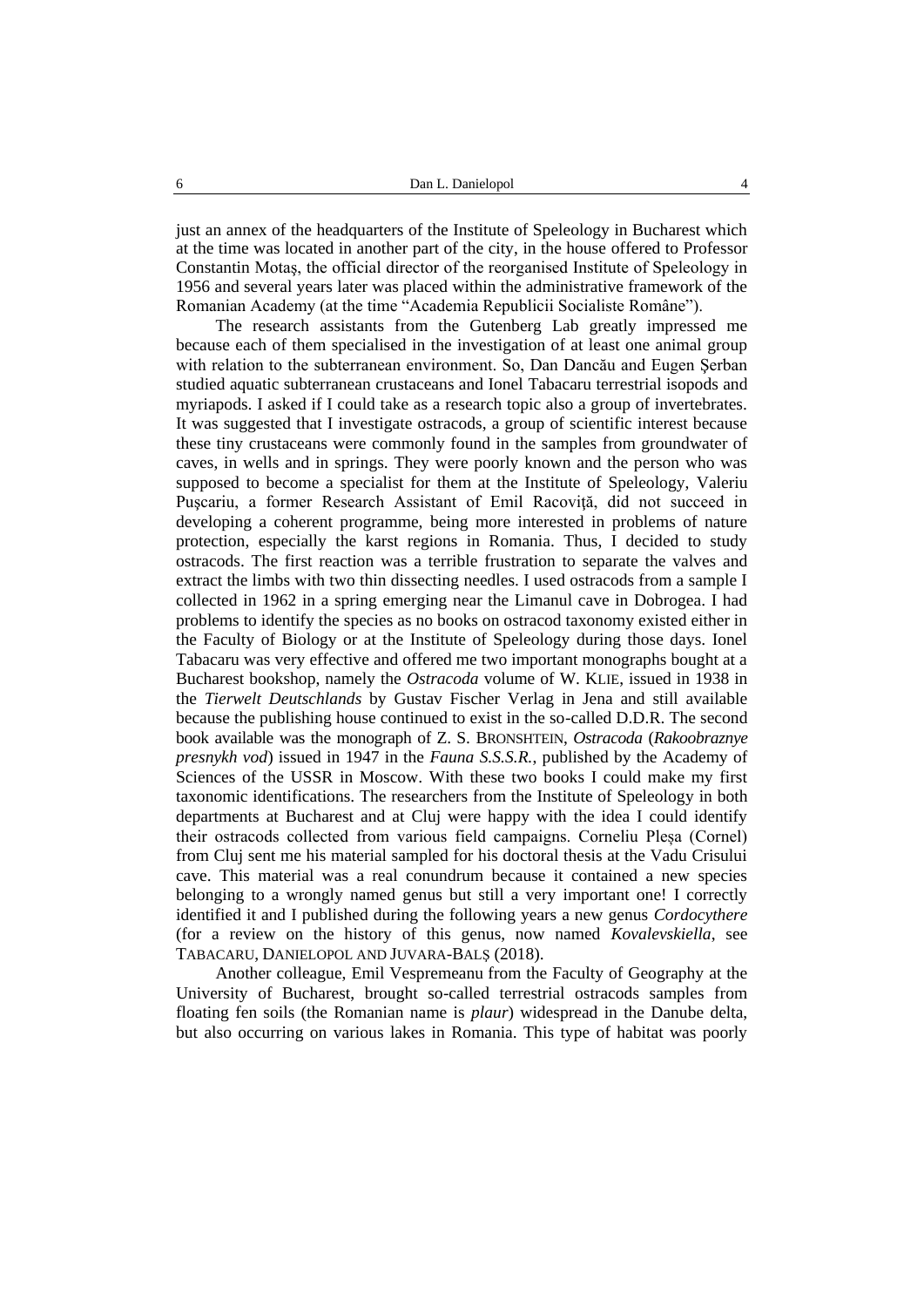known in Europe at the time and only two species of terrestrial ostracods were reported in other parts of the world, namely in southern Africa and in New Zealand. The two species that I had at hand I identified as *Scottia browniana* (Jones) and *Darwinula zimmeri* Menzel. I made a description of both of them and Eugen (Nichi) Şerban showed me how to make publishable illustrations. I was really excited and I thought that a note on European "terrestrial" ostracods merited publication in a widely distributed scientific journal. At the time, as nowadays, *Nature* was the dreamed-of journal for any natural scientist. So, in 1964 I sent a brief note to this journal but it was politely rejected for publication. I asked meanwhile my mentor for taxonomic freshwater ostracods, the well-known specialist Trajan Petkovski from the Natural Sciences Museum in Skopje, if one of the journals issued by his museum would publish my ms. Trajan Petkovski organised the acceptance of my ms. and within three months I had published in *Fragmenta Balcanica* my first contribution to ostracodology (DANIELOPOL and VESPREMEANU, 1964). The paper was well received and Professor Peter Sylvester-Bradley, a prominent ostracodologist, sent me congratulations. I continued to sample this interesting habitat during the next years at lake Caldarusani, near Bucharest. It was during this time that I recognised that the ostracods living in a subsoil aquatic system have to be considered as semi-terrestrial organisms (a concept that was with difficulty accepted by my fellow ostracodologists). The argument with which I convinced my colleagues was that floating fen soil crustaceans live in the interstitial water existing within the organic soil between the reed roots. The sampling method I used to collect these crustaceans is named the Karaman-Chappuis method, used for the investigation of the hyporheic habitat (ORGHIDAN, 1959).

From 1963 I accompanied members of the Institute of Speleology, mainly Dan Dancău and Eugen Şerban on various field trips. With Ionel Tabacaru we visited several times the Institute of Speleology at Cluj. I was extremely impressed by the zoological collections initiated by Emil Racovitza under the name *Biospeologica* and which were still there, well curated by Cornel Pleşa in large cupboards. The library of Emil Racovitza at the Institute in Cluj was still intact, very rich and diverse in topics covered. Publications stored in this library represented for me a wonderful source of scientific information. The Cluj members of the institute, especially Cornel Pleşa, and Iosif (Pepi) Viehmann, were always cooperative and generous. This remains even nowadays an invaluable personal memory.

During 1964 I started to prepare my master thesis (at the time named Diploma Thesis). My supervisor was Professor Radu Codreanu. He was always friendly and ready to help. As at the Gutenberg Lab of the Institute of Speleology, Codreanu named me colloquially "Grecu" (meaning "the Greek" because of my family roots in Greek Macedonia). It was decided to prepare for my thesis a synthesis on systematic and geographic distribution of limnic ostracods of Romania, using my own material and taxonomic identifications. I completed this project in 1965 and published most of my thesis in two large publications (DANIELOPOL,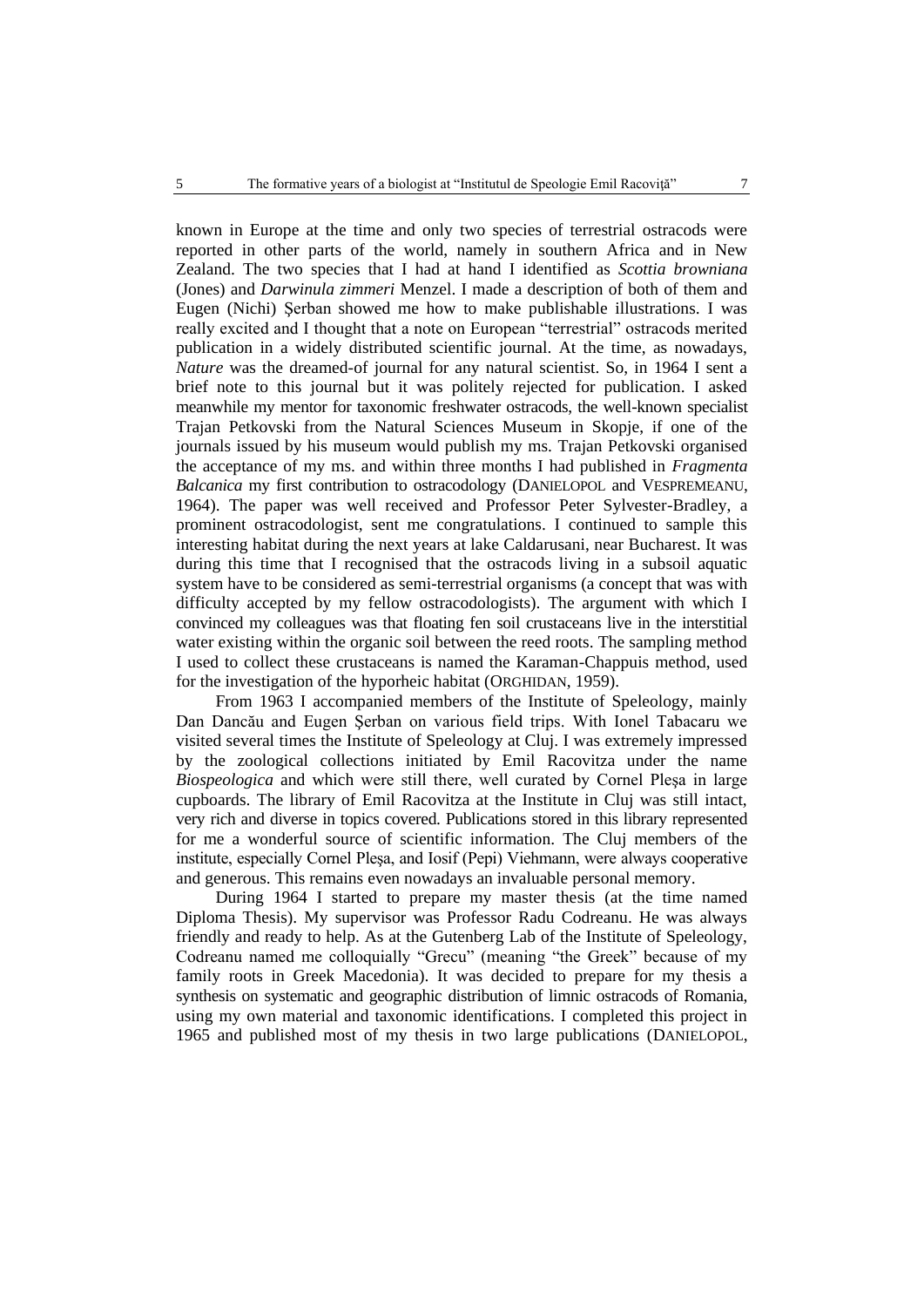1965, 1968). During this period at the Speleological Institute the three mentors for my biospeleological research, Dan Dancău, Eugen Şerban and Ionel Tabacaru, supervised and improved my ostracod studies. I continued also to get help for ostracod taxonomy via the expert support of Trajan Petkovski. This allowed me to describe in addition to the already mentioned genus *Cordocythere* Danielopol, 1965 a new one, *Microdarwinula* (DANIELOPOL, 1968) as well as a new species, *Eucypris petkovskii* (DANIELOPOL, 1965).

During the summer of 1965, I completed the final examinations at the university and I got the academic equivalent to a Master of Sciences degree (in Romanian "Diplomat Universitar"). The same year I was lucky enough to get a permanent position as a Research Assistant at Emil Racovitza Institute of Speleology. Professor Traian Orghidan, who succeeded to the direction of the Institute after Professor Constantin Motaş, supported my nomination at the Romanian Academy. This new situation allowed me to continue studies on ostracods and contributed positively to my cultural development as a biologist.

## **4. RESEARCH-ASSISTANT – THE PERIOD 1965 TO 1972**

At the end of 1965 I settled in the Gutenberg Lab where I looked for a convenient working place and for microscopes. As the large room with many cupboards was full, I got a half place at the table generally used for coffee preparation (Fig. 1). A colleague from the Gutenberg Lab (Francisc Botea) offered me his Zeiss microscope and Eugen Şerban helped me to get a stereo-microscope from the Speleological Station at Closani, in Oltenia. So, in 1966 I could work on samples I already had. Dan Dancău, Eugen Şerban and Ionel Tabacaru checked my work, especially the way of preparing the limbs on microscope slides in such a way as to be able to observe the fine details at high magnification. The technique I learned during those times was of invaluable help for the fine morphological analyses I did subsequently. As this approach was not used by ostracodologists I subsequently demonstrated it during different workshops and I also published it (DANIELOPOL, 1982A; NAMIOTKO *et al*., 2011).

My colleagues, Eugen Şerban and Ionel Tabacaru were experts in describing complicated structures of the copulatory organs of crustaceans. EUGEN ŞERBAN (see his doctoral thesis published 1972) with his technique and accuracy of description produced a complete revision of the systematics of the Bathynellacea (PERINA AND CAMACHO, 2016). I learned from them how to dissect the hemipenes of Candoninae ostracods and a first contribution of this type of research was given in 1967 to the 2<sup>nd</sup> International Ostracod Symposium held at Hull, UK. The presentation was a success and is still cited (PATRICK DEDECKKER, 2017, pers. comm. to D.L.D.) and the ms. was published in the proceedings (DANIELOPOL, 1969).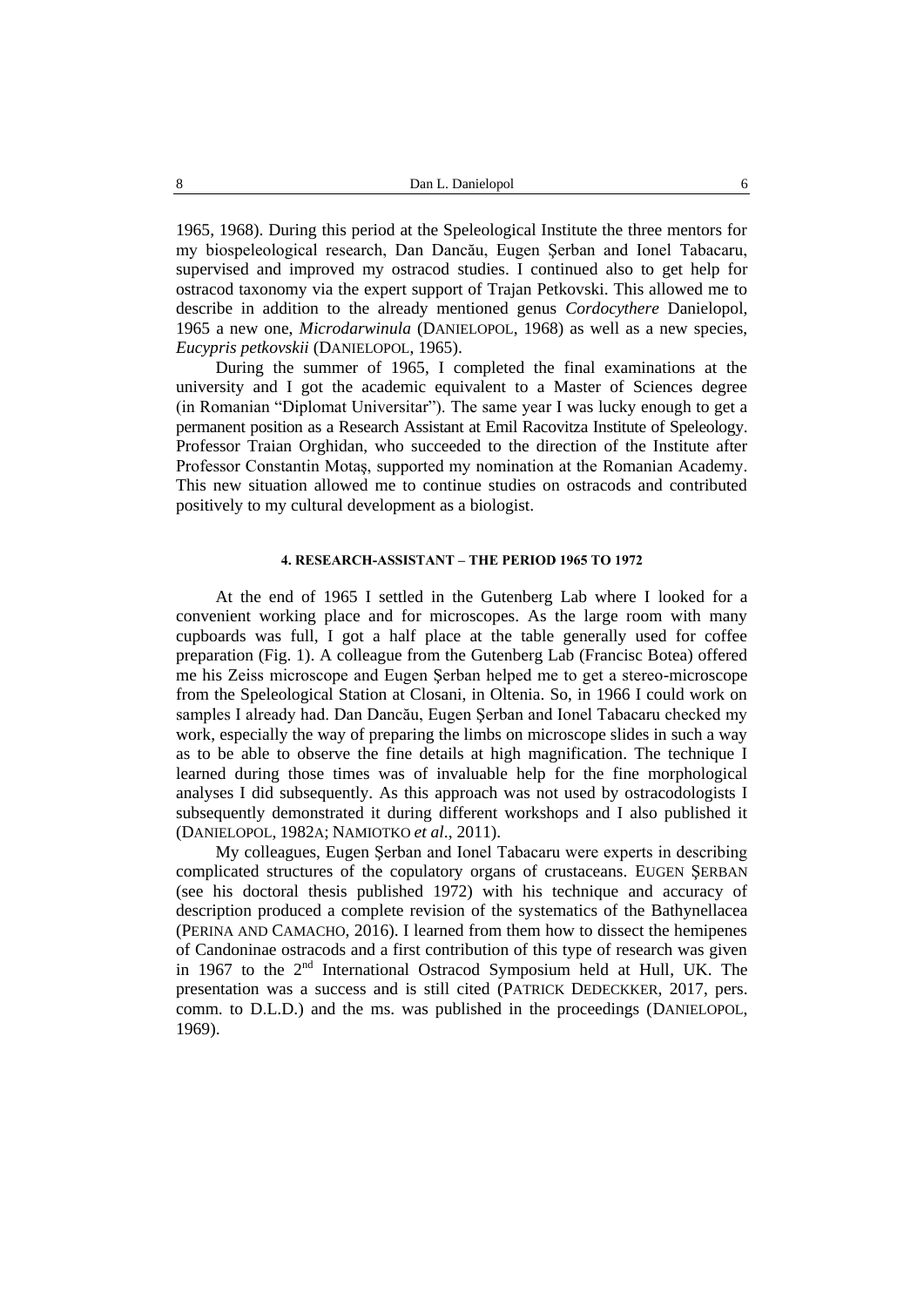

Fig 1. Ilinca Juvara-Balş, staying closely to Danielopol's working desk at the Gutenberg laboratory. (Photo made in 1972, courtesy of Dr. Ilinca Juvara-Balş).

During 1966 and 1969 I participated in various field-work campaigns (Fig. 2). Beside the three colleagues mentioned above, two other biologists joined us, Ilinca Juvara-Balș and Doina Zincenco. These latter colleagues also became permanent members of our Gutenberg Lab. With Dan Dancău, Eugen Şerban and my new colleague Ilinca Juvara-Balş I returned to the Cerna valley and participated to a new round of cave explorations (DANCAU *et al*., 1968). We travelled mainly with a truck belonging to the institute with which we transported not only our equipment but also the food necessary for long periods of time. With Ionel Tabacaru we visited caves in the Apuseni Mountains several times (1966 and 1969). The Ferice cave was especially interesting because of its terrestrial fauna. The cave had been first explored by Emil Racovitza and Rene Jeannel during 1927. We were looking for the terrestrial isopod *Biharoniscus fericeus,* an endemic species described by my colleague Tabacaru. With Dan Dancău I explored the aquatic fauna existing along the Danube valley before the development of an impoundment lake at the Portile de Fier, the Orsova area (DANCĂU and DANIELOPOL, 1972).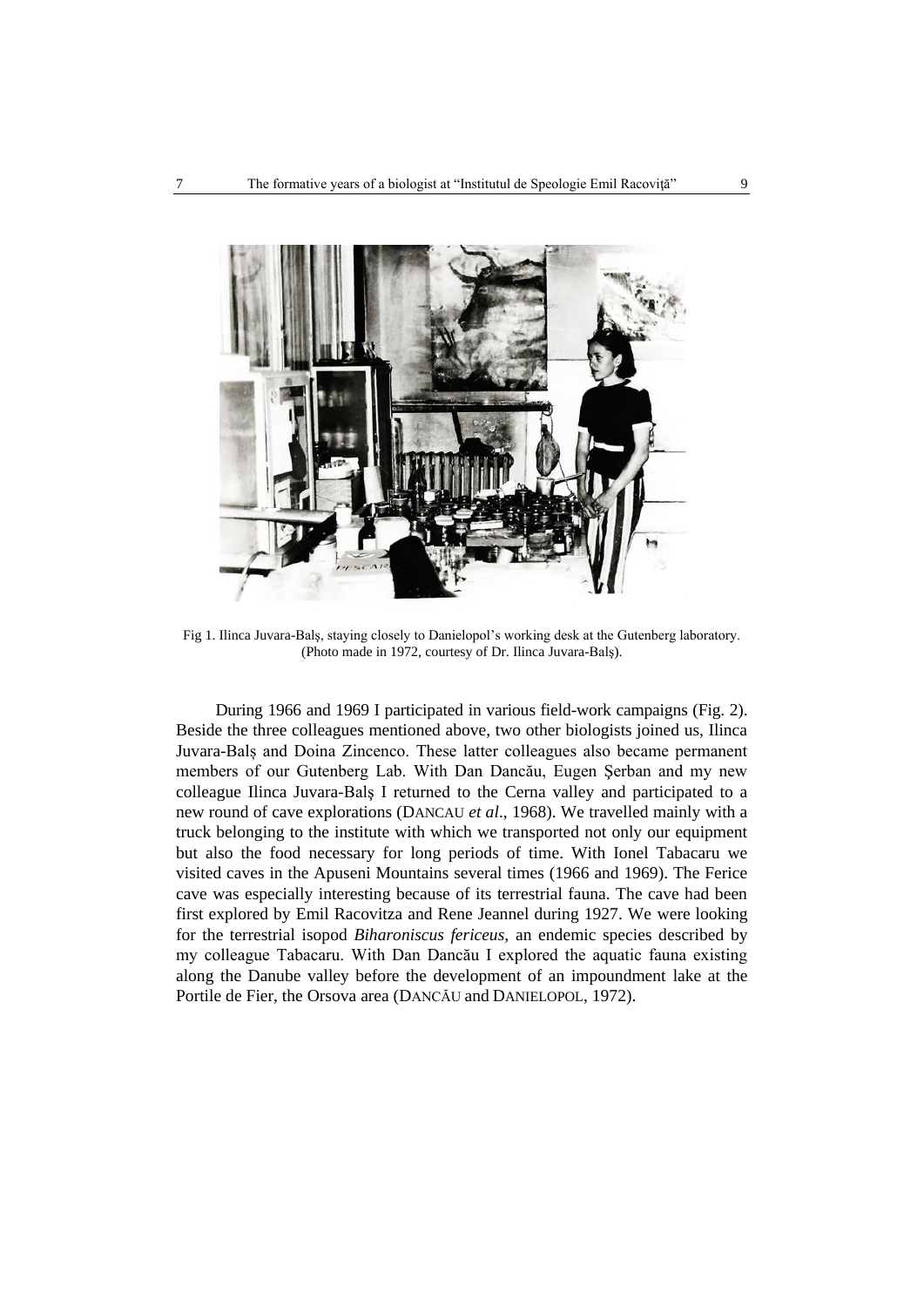

Fig 2. An image of the way to transport material during a sampling expedition in the Apuseni Mountains (1969) with the truck belonging to Emile Racovitza Institute. From left to right: Dan L. Danielopol, Ilinca Juvara-Bals, Constantin Plopeanu (the truck driver) and Ionel Tabacaru (Photo Cornel Plesa).

Coming back to the Gutenberg Lab I invested much energy in sorting the material and continued the morphological description of some special organisms considered as potential new species. It was a period when I mastered the technique of describing carefully and as completly as possible the limbs of ostracods, assembling drawings made with a *camera lucida* in large plates suited for publication. Much of the work done during this period I used for my doctoral thesis (DANIELOPOL, 1978).

The scientific communication within our Gutenberg Lab was extremely vivid. Palaeontologists and zoologists debated about the definition of species, the phylogenetic lineages, about parallel and convergent evolution, etc. Ionel Tabacaru was a firm supporter of Racovitza's ideas imprinted by a neolamarckian view, while Ilinca Juvara-Balş and myself were more attracted by Darwinian models as explained in the Ernst Mayr's essays we could read at the time. There were strong debates about the types of morphologic traits, their evolutionary origin and their importance for species and/or superspecific taxonomy. Eugen Serban, Petre Samson, Ionel Tabacaru and to a lesser extent Elena Terzea, Dan Dancău, Costin Rădulescu and Iosif Capuşe offered pro- and contra- arguments from their current studies.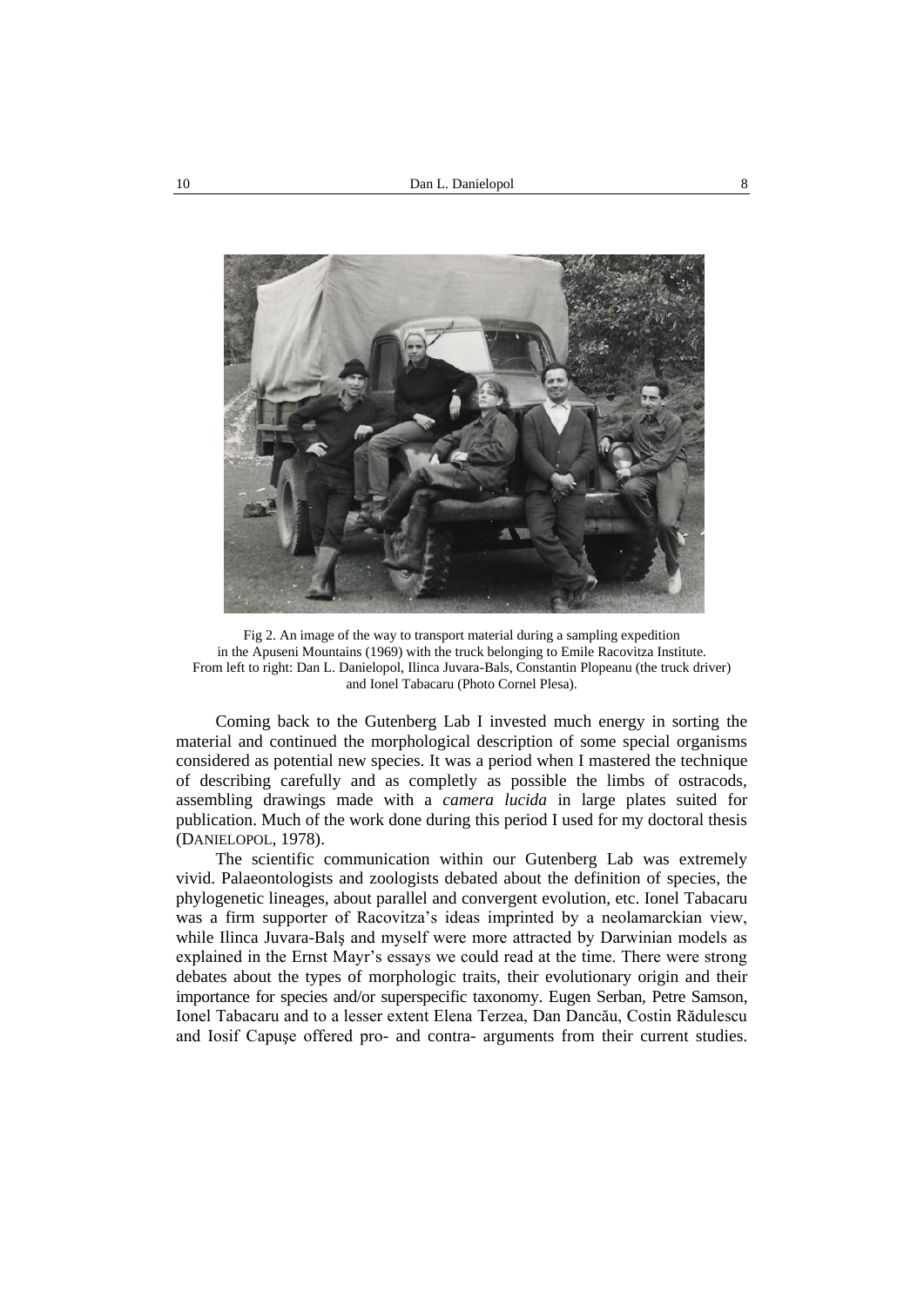The younger generation of the research assistants, Ilinca Juvara-Balş, Doina Zincenco and myself just followed the vivid discussions of those dynamic colleagues. Fig. 3 is a reminder of our enthusiasm when we could communicate with colleagues from countries of Western and/or Central Europe who came to our institute. This unique intellectual atmosphere had an important effect later on in my biological career in Austria. For instance, with Ionel Tabacaru we could produce several studies dealing with the phylogeny and the parallel evolution of isopods (*e.g.* TABACARU AND DANIELOPOL, 1999) and on the phylogeny of Eumalacostraca (*e.g.* TABACARU AND DANIELOPOL, 2011). In these papers we used ideas and cladistic algorithms propagated by Willi Hennig. My good friend Tabacaru noted that Emil Racovitza, had already in 1910 offered arguments for the development of phylogenetic taxonomy (*cf. inter-alia* TABACARU *et al*., 2018).



Fig 3. In Bucharest at the Institute of Speleology during a visit in 1970 of Dr. Alain Mangin from the *Laboratoire Souterrain du CNRS*, at Moulis, France. From left to right: Dan Dancau, Dan Danielopol, Ionel Tabacaru, Iosif Capuse and Eugen Serban (Photo T. Orghidan).

The discussions held in the Gutenberg Lab stimulated further reading during a long period of time. I started by late 1970 carefully reading Emil Racovitza's publications issued in a special volume (RACOVITZA, 1964) edited by Constantin Motaş. This opened new perspectives for the way to express my views on the origin and antiquity of subterranean ostracods (DANIELOPOL, 1980) and on the way to treat either the so-called adaptive morphological traits of groundwater dwelling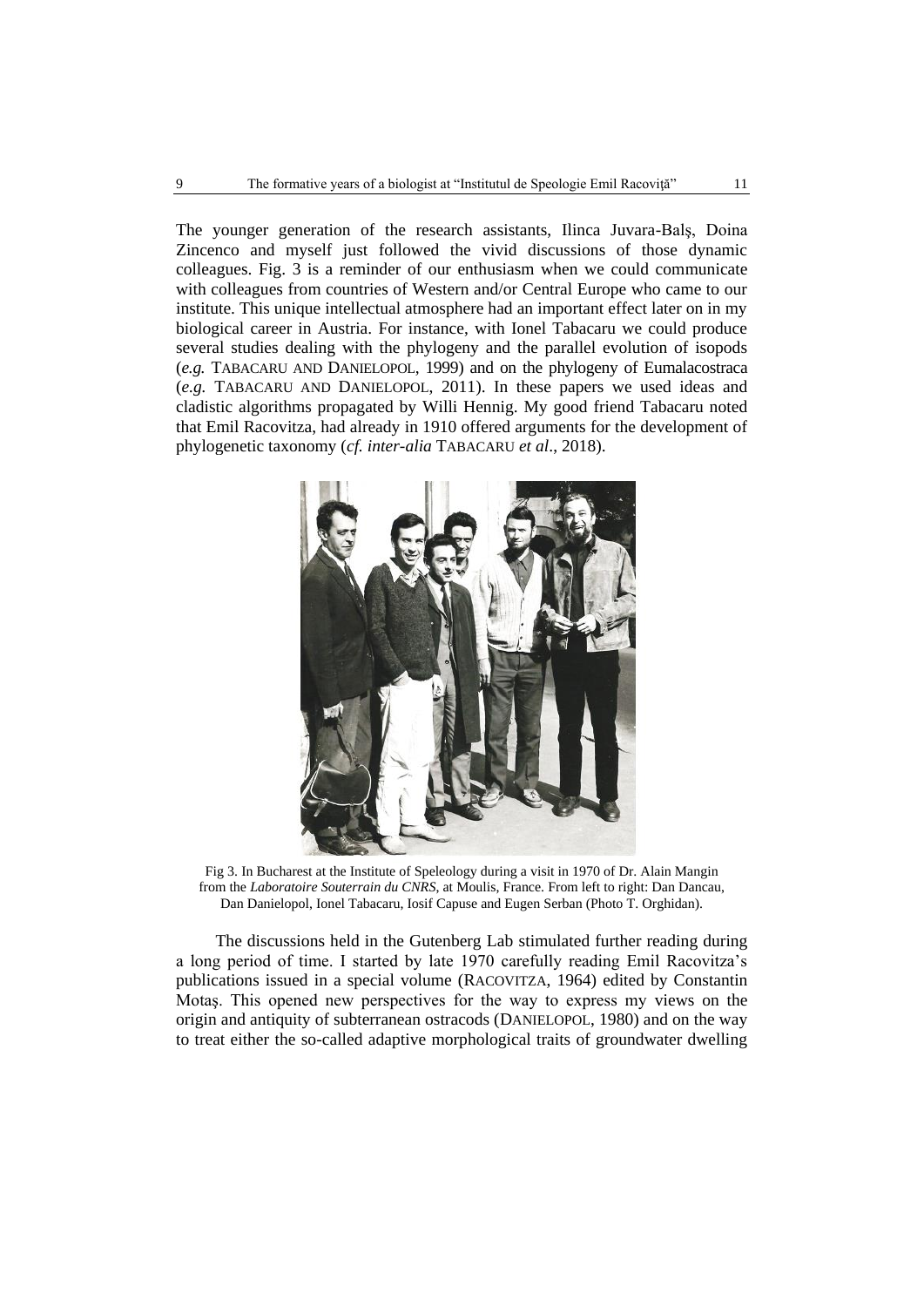crustaceans or their origins (see *inter alia* ROUCH AND DANIELOPOL, 1987; DANIELOPOL AND ROUCH, 1991; DANIELOPOL *et al*., 1994). The 1980 essay on the origin and antiquity of subterranean ostracods represents my thesis at the University of Vienna which allowed me to reach the position of a University Docent in 1983. I officially started to teach special topics on morphology and systematics of different groups of crustaceans as well as on the general ecology of groundwater systems. These new activities resulted in promotion in 1994 to University Professor for Zoology and Limnology/Groundwater Ecology (Tit. Ao-Univ. Professor) in the University of Vienna.

Some of the ostracods I described during this period as new species were dedicated to colleagues who had so effectively supported the research I completed. For instance, a species from wells in Dobrogea was named *Mixtacandona tabacarui* (DANIELOPOL AND CVETKOV, 1979), another one from the Olt valley wells *Pseudocandona serbani* (DANIELOPOL, 1982b).

The taxonomy I used was fully based on phylogenetic ideas, mainly reflecting Racovitza's views. I always tried to reconstruct phylogenetic lineages to see the origin and affinities of the taxa used. In this respect, and as compared with other colleagues who had only recent living fauna for study, I was lucky because I could combine my data on living subterranean ostracods with information existing for fossil ostracod groups. My first success was the recognition of a Pleistocene species which could be interpreted as belonging to the genus *Mixtacandona* Klie, this latter known only through living groundwater dwelling species. I intended to present these data to an ostracod symposium organised during the  $23<sup>rd</sup>$  International Geological Congress, held in Prague, 1968. Unfortunately, political turbulence triggered the cancellation of the meeting but my contribution was subsequently published (DANIELOPOL, 1972a). Despite the sad events in Prague in August 1968, I was able to meet and discuss with several well-known geologists and palaeontologists like Gheorghe Murgeanu, a well-known Romanian geologist and his young assistant Dan Jipa, as well as with ostracodologists like Ken Mckenzie, Henri-Jules Oertli and Ivar Hessland.

Two important palaeontologists, namely Dan Patrulius and Theodor Neagu, helped me during that period with useful information for phylogenetic and palaeogeographic reconstructions of ostracod groups. With the latter I continued discussions for many years. In late 1960 Professor Neagu sent me a young student to learn something from my experience about living ostracods. His name was Radu Olteanu, who became an experienced ostracodologist and specialised in Parathetyan fauna. Later on, we published together on some exciting groups of ostracods like *Cytherissa* (DANIELOPOL *et al*., 1990) and on "*Hungarocypris*", now named *Herpetocyprella* (DANIELOPOL *et al*., 2008).

During visits to the Institute of Speleology at Cluj, with the support of my colleague Cornel Pleşa, I was able to discover in the material stored with the *Biospeologica* collection, two important ostracods. One was the commensal ostracod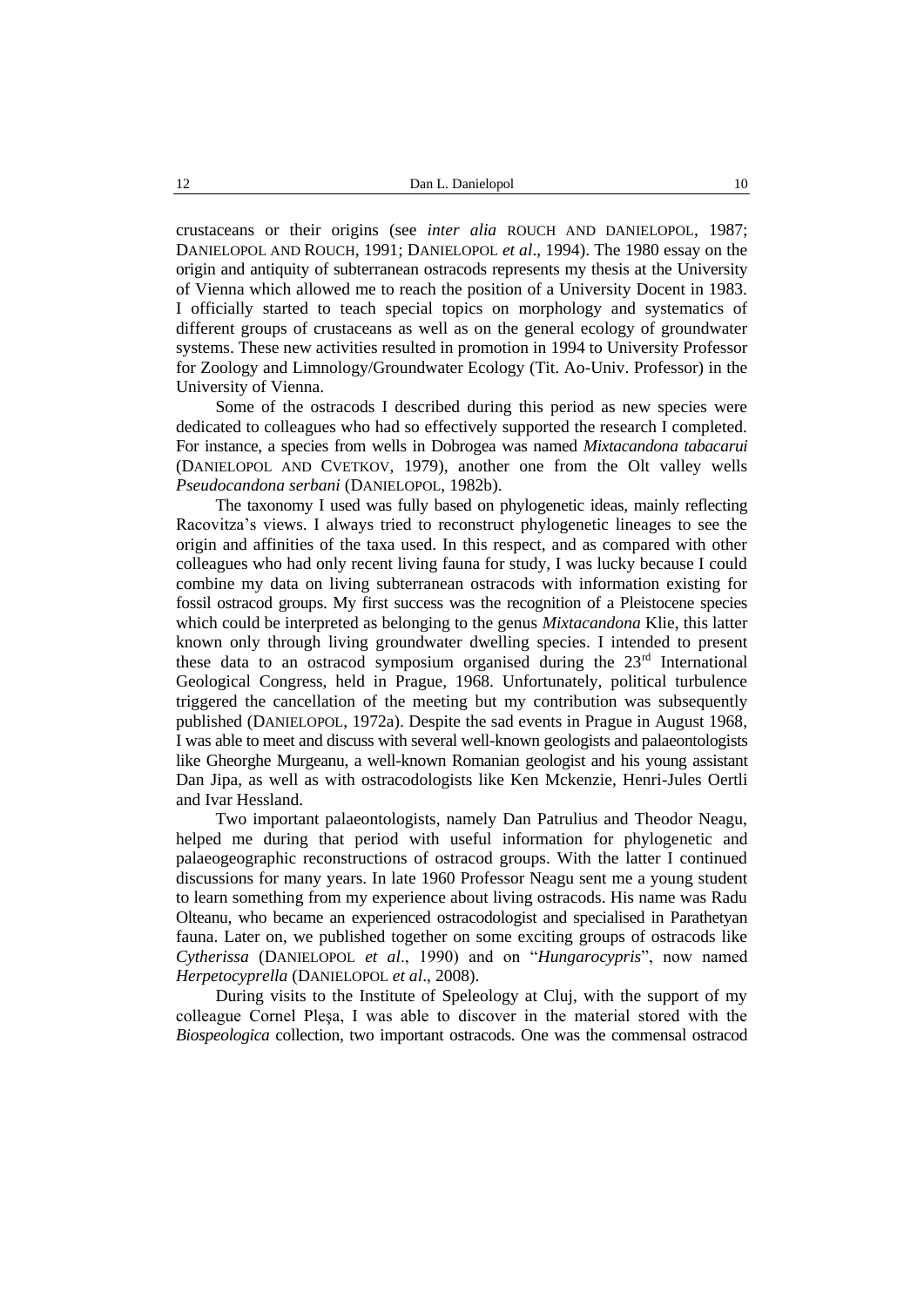*Sphaeromicola dudichi* Klie, fixed on a specimen of the amphipod *Chelura terebrans,* apparently collected by Emil Racovitza at Collioures in southern France, near the biological station Banyuls sur Mer where he worked for several years. I could compare this ostracod with paratypes of *Sphaeromicola topsenti* Paris, a stygobitic species also present in the *Biospeologica* collection. It turned out that the epigean dwelling commensal ostracod from Collioures represented a new genus that I named *Hartiella*, type of a new tribe, Hartiellini (DANIELOPOL, 1971). The next ostracod I found in the *Biospelogica* collection was an ostracod sampled in the Betharram cave, in Ariège, southern France. Pierre-Alfred Chappuis, the Research Assistant of Emil Racovitza at the Institute of Speleology in Cluj, sampled microcrustaceans during one of his visits to the cave and described two new copepod species, *Cyclpops racovitzai* and *Canthocamptus pyrenaicus* (CHAPPUIS, 1923), and he found the interesting ostracod that we studied later on.

First, with my colleague Ken Mckenzie we reviewed the possible affinities of this ostracod and we arrived at the conclusion that the species group to which the Betharram ostracods belonged represented a new genus, we named it *Psychrodromus* (DANIELOPOL AND MCKENZIE, 1977). Later on, with other colleagues we described the Bétharram material as a new species, *Psychrodromus betharrami* (BALTANÁS *et al*., 1993).

During the summer of 1969, Traian Orghidan with colleagues from the Speleological Institute and from the Cuban Academy of Sciences organised a biospeleological expedition to Cuba. In addition to many interesting crustaceans sampled by Traian Orghidan there was an extraordinary ostracod that I named *Thaumatocypris orghidani* (DANIELOPOL, 1972b). The discovery of this ostracod was remarkable because at the time the genus *Thaumatocypris* was known by only one living marine-abyssal species and two other Jurassic fossil taxa. The whole history of this discovery is recounted in TABACARU AND DANIELOPOL (2017). Thaumatocyprids were later on discovered in anchialine caves in many places of the world, from the Caribbean to Canary Islands, the Indian Ocean and Western Australia. The different species were placed in the genus *Danielopolina* Kornicker and Sohn which also contains a deep-sea dwelling species (for a review see DANIELOPOL *et al*., 2000a).

Another remarkable discovery during the 1969 biospeleological expedition to Cuba was due to Lazar Botosaneanu. Using the Karaman-Chappuis' method of digging holes on a marine beach of Cuba he discovered a minute interstitial dwelling ostracod belonging to the Bairdiacea group. From the crustacean material sampled by my colleague Botosaneanu, I described a new genus and species *Pussella botosaneanui* (DANIELOPOL, 1973). The morphology of this ostracod was remarkable for the reduced chaetotaxy and those existing and specialised for ambulatory movement were extremely elongated (DANIELOPOL, 1976b). A wellknown specialist of bairdiids, Rosalie Maddocks, recognised another species of *Pussella* and proposed the group as a new subfamily, the Pussellinae (MADDOCKS,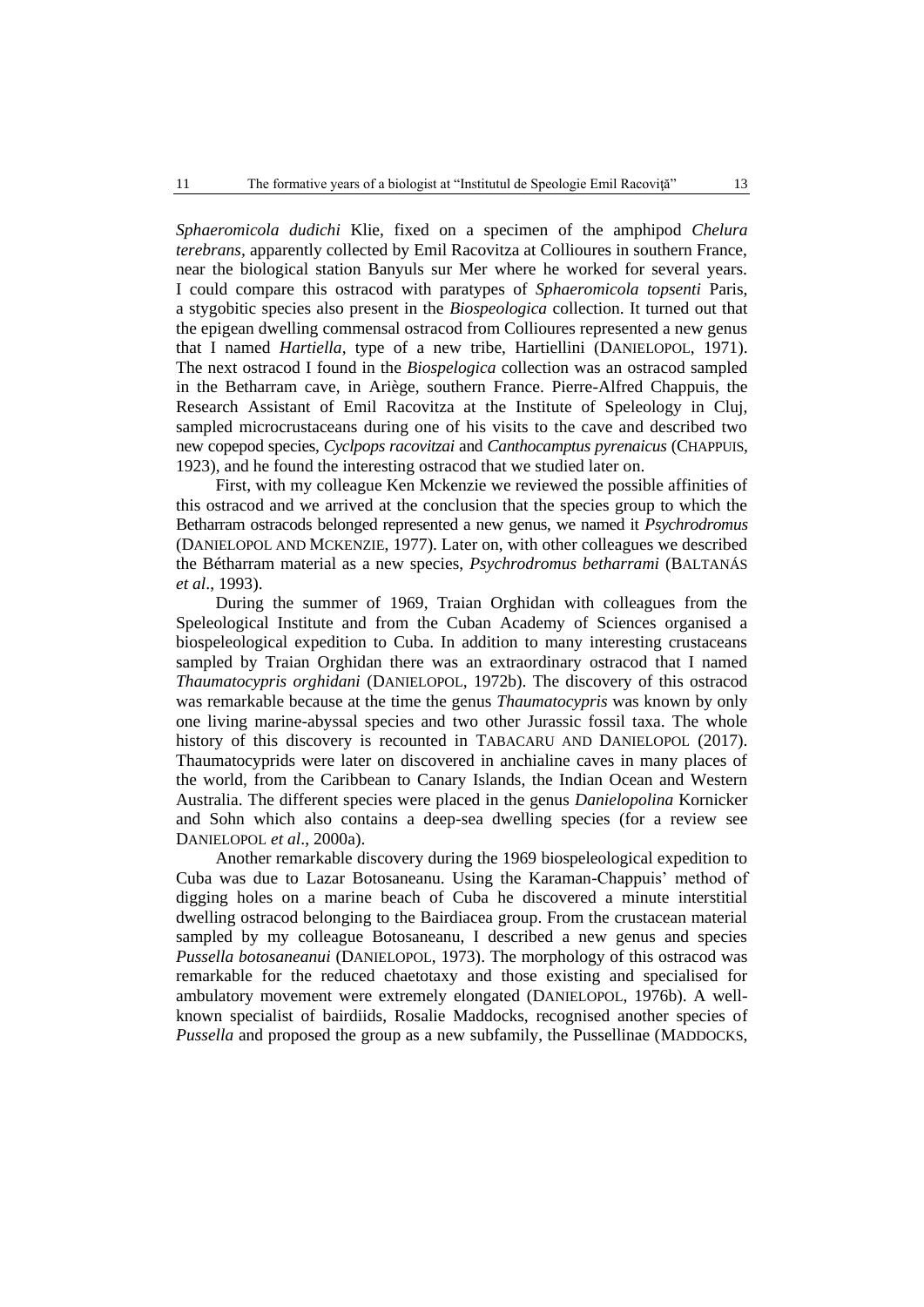1976). Later on, with my friend Karel Wouters we described Upper Cretaceous (Turonian) pussellids, displaying a similar psammobiotic morphological facies as those of the living known species (DANIELOPOL and WOUTERS, 1992).

The Romanian contributors published their results in a special volume: *Cubano-Romanian biospeological expedition to Cuba* edited by TRAIAN ORGHIDAN (1973) which received the "Emil Racovitza Prize" of the Romanian Academy in 1975. My contribution on the Pussellidae first published in this volume (DANIELOPOL, 1973), received the "Emil Racovitza Prize" only in 1998.

During my stay at ISER I had few possibilities to study the ecology of aquatic systems or the ecology of selected crustacean groups. However, in the Gutenberg Lab I was confronted with strong discussions about the position of the hyporheic habitat, described and named as such by Traian Orghidan (ORGHIDAN, 1959) within the domain of the aquatic sciences. For Dan Dancău the habitat recognised by Orghidan represented a well-defined ecological system, while for Eugen Şerban it represented just the peripheral part of a large groundwater ecosystem. The study of such large ecological systems was termed Phreatobiology by Constantin Motaş (MOTAŞ, 1958; DANIELOPOL, 1992). It was only many years later, when I could develop various long-term research projects in which I incorporated the hyporheic habitat within dynamic groundwater systems, that I understood that Orghidan's concept could be equated with an ecotonal system; it could be viewed as a peripheral zone of larger groundwater ecosystems connected to surface running water systems (DANIELOPOL, 1989; DANIELOPOL *et al*., 2000b, 2001; WARD *et al*., 1998). It is this expanded view of approaching the study of groundwater systems that later explained the huge biological diversity existing in the subsurface aquatic domain (DANIELOPOL *et al*., 2000c).

## **5. RETROSPECTIVE VIEW ON THE IMPACT OF THE ISER ON MY SCIENTIFIC CAREER**

The short period I worked at the ISER within the Gutenberg Lab was very rich as both a scientific and human experience. It allowed me to assimilate the cultural vision of Emil Racovitza. For him the aim of the Institute of Speleology, beginning in 1920 in Cluj, was to provide not only good working conditions for the appointed scientists, mainly zoologists, but also to create a stimulating atmosphere for free exchange of their experiences and ideas. Note that the essay *L'Institut de Spéologie de Cluj et considérations générales sur l'importance, le role et l'organisation des instituts de recherches scientifiques*, published in 1926, still remains a model of a sociological study for the way scientists should organise a successful research laboratory. I benefited from the principles that Emil Racovitza used for his Institute of Speleology in Cluj, perpetuated by Constantin Motaş and Traian Orghidan and their students after 1956 in Bucharest. Like Emil Racovitza, Constantin Motaş, Traian Orghidan and their students, used a charismatic approach to their scientific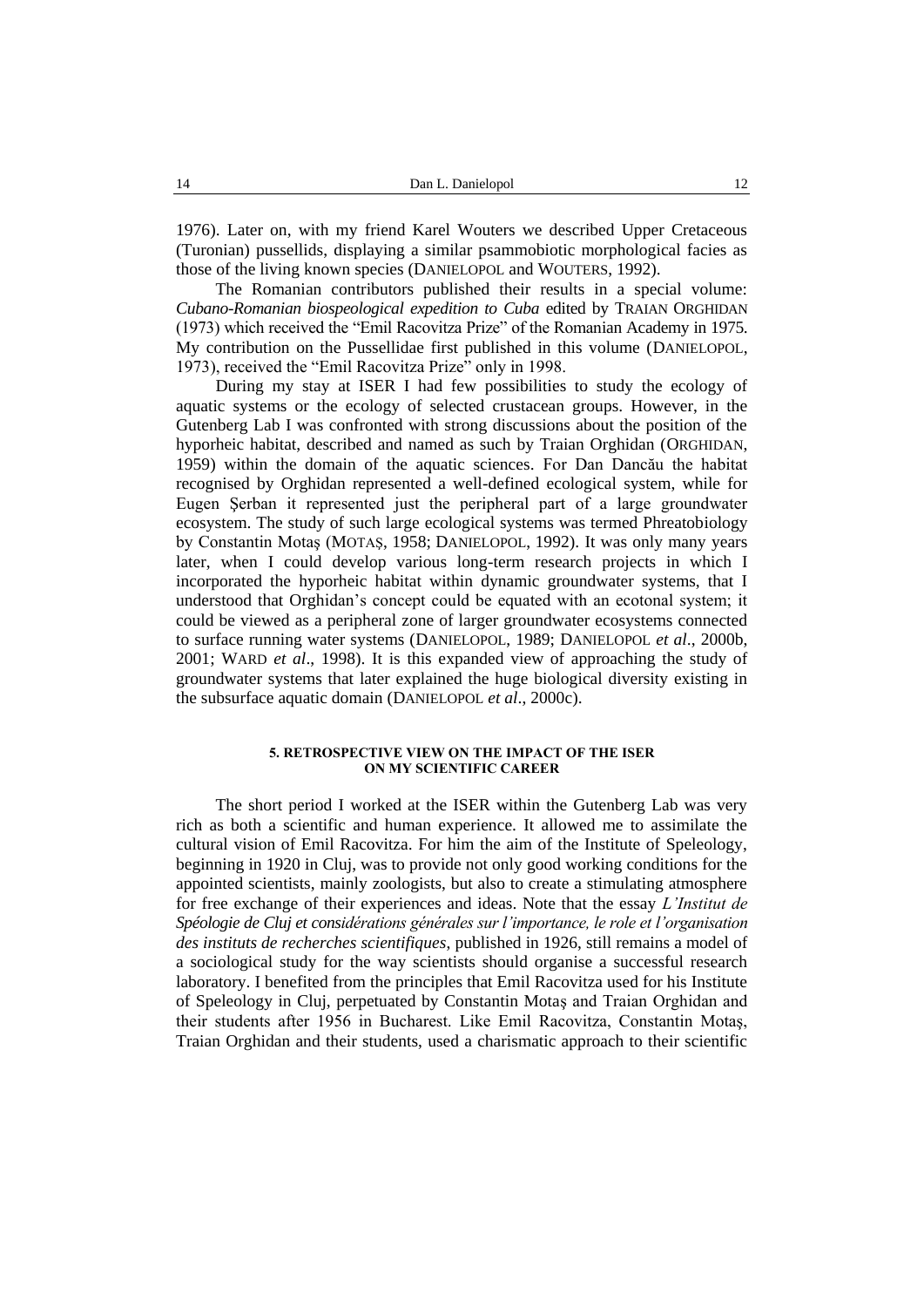relations with their younger colleagues at the institute and/or with students and/or visitors. For reviews on this topic see *inter alia* ORGHIDAN (1970), CODREANU (1973), TABACARU AND DANIELOPOL (2020). Considering my own activities after leaving the ISER in 1972, I adopted many of Emil Racovitza's ideas about the way to organise and to carry out scientific research while at the Institute of Limnology, belonging to the Austrian Academy of Sciences (1973–2007), as well as during various educational programmes I gave at the University of Vienna. These positive aspects allowed me to establish with the help of my colleagues and students Groundwater Ecology as a successful research direction within Austrian limnology (see *inter alia* SCHIEMER, 2014 for the way freshwater biology developed in Austria).

In conclusion, the biographic overview presented here should be perceived as a tribute to the extraordinary Institute of Speleology, launched in 1920 by Emil Racovitza. With these notes I intend to pay a tribute not only to the personality of this eminent scientist, but also to those actors who created the cultural medium within which I developed and worked. MARSHALL MCLUHAN in his 1964 book *Understanding Media* used for his first chapter the title *The Medium is the Message*. This celebrated dictum should be perceived here as evidence for the successful combination of the "RACOVITZA tradition" with the charismatic way of doing science by several generations of dedicated scientists at the Institute of Speleology in Cluj and Bucharest. This successful way to organise biospeleological research was recognised by many of us who worked at ISER. TABACARU AND DANIELOPOL (2020) offered in their historic review of the Institute of Speleology several vivid examples. In my case, as mentioned above, I could transmit it to further young scientists, and this represents a huge satisfaction at the end of my career as naturalist with roots in research of the morphology and evolution of crustaceans as well as in the development of modern groundwater ecology.

*Acknowledgements*: I am much indebted to colleagues and friends who helped through discussions to reactivate my records during an important part of my scientific activity or who read and helped to improve an earlier version of this contribution. They are: Mag. Adriana Danielopol (Bergheim), Prof. Patrick DeDeckker (Canberra), Dr. Dan Jipa (Bucharest), Dr. Ilinca Juvara-Bals (Geneva), Prof. Alan Lord (Frankfurt am Main), Marius M. Nasta (London), Dr. Eugen Nitzu (Bucharest), Dr. Ionel Tabacaru (Bucharest).

#### **REFERENCES**

- BALTANÁS A., DANIELOPOL, D.L., ROCA, J.R. & MARMONIER, P., *Psychodromus betharrami* n.sp. *(Crustacea, Ostracoda): Morphology, Ecology and Biogeography.* Zool. Anz., **231**: 39–57, 1993.
- CHAPPUIS, P.-A., *Nouveaux Copépodes cavernicoles des genres Cyclops et Canthocamptus (Note préliminaire).* Bull. Soc. Stiinte Cluj, **1**: 584–590, 1923.
- CODREANU, R., *En remontant le passé de l'Institut de Spéologie (1920–1947*). In TR. ORGHIDAN (Ed.) Livre du cinquantenaire de l'Institut de Spéologie "Émile Racovitza": 15–23, Edit. Acad. R. S. România, Bucureşti, 1973.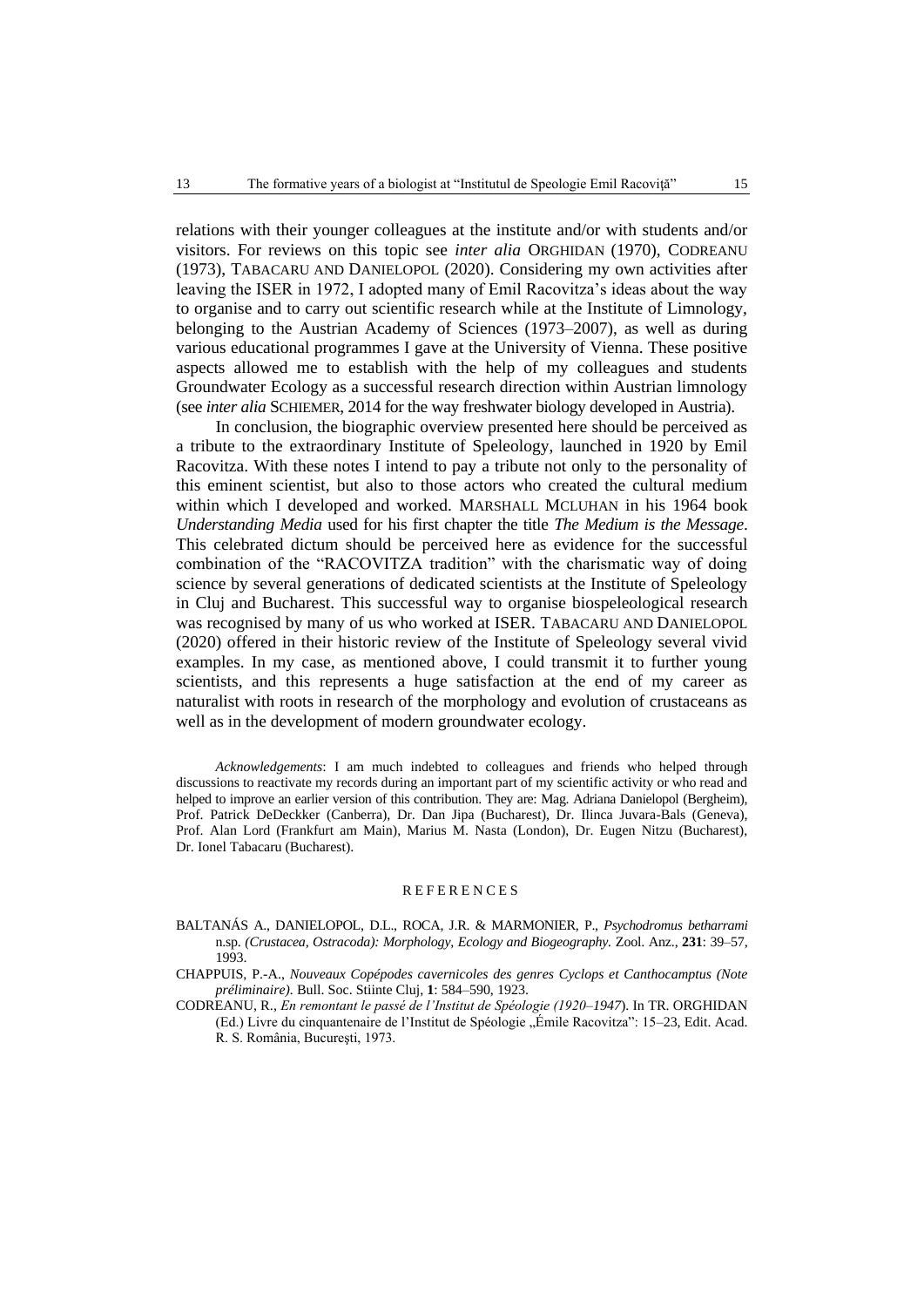- DANCAU, D. and DANIELOPOL, D.L., Fauna de crustacee din apele subterane: Amphipoda, Ostracoda. In TR. ORGHIDAN (Ed.) Atlasul "Porţile de Fier": 155–156, Edit. Acad. R. S. România, București, 1972.
- DANCAU, D., DANIELOPOL, D.L., JUVARA, I. & SERBAN, E., *Cercetări speologice în bazinul Cernei. Nota III.* Lucr. Inst. Speol. "Emile Racovitza", **7**: 45–54, 1968.
- DANIELOPOL, D.L., *Nouvelles données sur les Ostracodes d'eau douce de Roumanie.* Ann. Limnol., **1**: 443–463, 1965.
- DANIELOPOL, D.L. 1968., *Microdarwinula n. g. et quelques remarques sur la répartition de la famille des Darwinulidae Br. & Norm. (Crustacea, Ostracoda).* Ann. Limnol*.*, **4**: 153–174, 1968.
- DANIELOPOL, D.L., *Recherches sur la morphologie de l'organe copulateur mâle chez quelques Ostracodes du genre Candona (Fam. Cyprididae Baird).* In J.W. NEALE (Ed.) The taxonomy, morphology and ecology of Recent Ostracoda: 135–153, Oliver and Boyd, Edinburg, 1969.
- DANIELOPOL, D.L., *Définition de la tribu des Hartiellini et remarques sur la poécilogynie de Hartiella dudichi (Ostracoda, Entocytheridae, Sphaeromicolinae).* Trav. Inst. Spéol. "Emile Racovitza", **10**: 189–207, 1971.
- DANIELOPOL, D.L., *On the probable belonging of some fossil Candona to the group Mixta Klie 1938 (Ostracoda, Podocopida).* In V. POKORNY (Ed.) Ostracoda, Symposium, I.P.U., Proc. 23rd. Int. Geol. Congress*:* 123–126, Warszawa, 1972a.
- DANIELOPOL, D.L., *Sur la présence de Thaumatocypris orghidani n.sp. (Ostracoda, Myodocopida) dans une grotte de Cuba.* C.R. Acad. Sc., Paris, (série D), **274**: 1390–1393, 1972b.
- DANIELOPOL, D.L., Preliminary report on the new family Pussellidae (Ostracoda, Podocopida). In T. ORGHIDAN, A. [NÚÑEZ JIMÉNEZ,](https://www.semanticscholar.org/author/Antonio-N%C3%BA%C3%B1ez-Jim%C3%A9nez/104342698) [L. BOTOSANEANU,](https://www.semanticscholar.org/author/Lazar-Botosaneanu/48499772) V. [DECOU,](https://www.semanticscholar.org/author/V.-Decou/122841555) & S. [NEGREA](https://www.semanticscholar.org/author/%C8%98t.-Negrea/123835511) (Eds.) *Résultats des expéditions biospéléologiques cubano-roumaines à Cuba*, **1**: 145–149. Edit. Acad. R. S. România, București, 1973.
- DANIELOPOL, D.L., *Comparative morphology of the deep-sea Thaumatocypris equinata G.W. Müller, 1906 and the cave species Thaumatocypris orghidani Danielopol, 1972 (Ostracoda, Myodocopida).* Vie Milieu, **26**, 1C: 9–20, 1976a.
- DANIELOPOL, D.L., *Supplementary data on Pusella botosaneanui Dan. (Ostracoda, Bairdiidae).*  Vie Milieu, **26**, 2A: 261–273, 1976b.
- DANIELOPOL, D.L., *Über Herkunft und Morphologie der Süßwasser-hypogäischen Candoninae (Crustacea, Ostracoda).* Sitz. Ber. Österr. Akad. Wiss., Math.-Nat. Kl. Abt. I, **187**: 1–162, 1978.
- DANIELOPOL D.L., *An essay to assess the age of the freshwater interstitial ostracods of Europe.*  Bijdr. Dierk., **50**: 243–291, 1980.
- DANIELOPOL, D.L., *The preparation of Ostracods limbs for optical microscopy (dissection, staining and mounting procedures).* In R.F. MADDOCKS (Ed.) 8th Symposium on Ostracoda: 41–42, Houston, 1982a.
- DANIELOPOL, D.L., *Nouvelles données sur les Candoninae hypogés de Roumanie et Yougoslavie.*  Bull. Mus. Hist. Nat. Paris 4, **4**: 369–396, 1982b.
- DANIELOPOL, D.L., *Groundwater fauna associated with riverine aquifers.* J. N. Am. Benthol. Soc., **8**: 18–35, 1989.
- DANIELOPOL, D.L., *La phreatobiologie de Constantin Motas dans la perspective des dévelopments actuels de l'écologie aquatique souterraine.* Trav. Inst. Speol. Emile Racovitza, **31**: 11–20, 1992.
- DANIELOPOL D.L. & CVETKOV, L., *Trois nouvelles espèces du genre Mixtacandona (Ostracoda, Cyprididae, Candoninae).* Hydrobiologia, **67**: 249–266, 1979.
- DANIELOPOL D.L. & MCKENZIE, K.G., *Psychrodomus gen.n. (Crustacea, Ostracoda), with redescription of the Cypridid genera Prionocypris and Ilyodromus.* Zool. Scr., **6**: 301–322, 1977.
- DANIELOPOL, D.L. & ROUCH, R., *L'adaptation des organismes au milieu souterrain. Reflexions sur l'apport des recherches ecologiques recentes*. Stygologia*,* **6**: 129–142, 1991.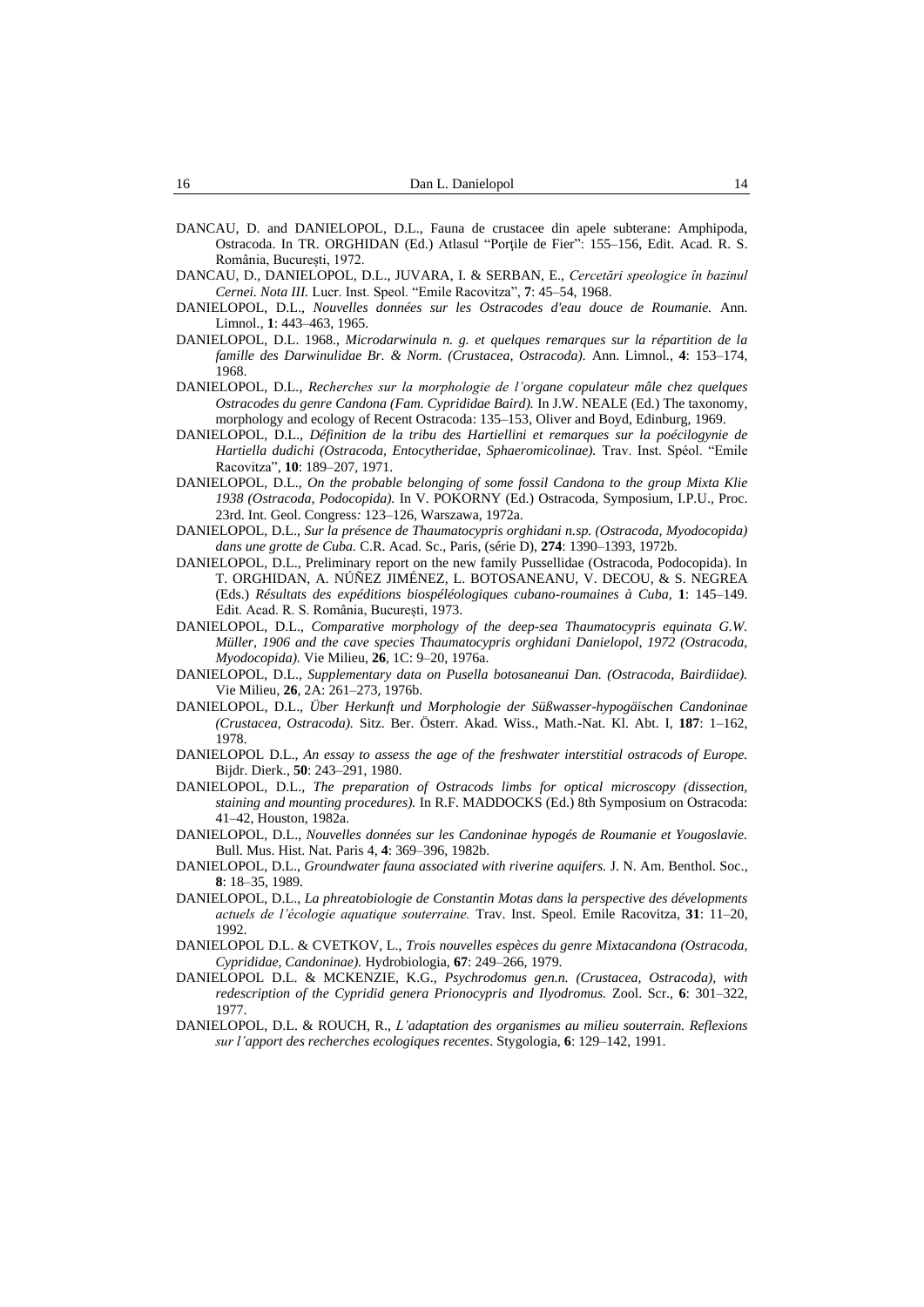- DANIELOPOL, D.L. & VESPREMEANU, E., *The presence of Ostracods on the floating soil in Romania*. Fragm. Balcan. Mus. Maced. Sc. Nat., Skopje, **5**: 29–35, 1964.
- DANIELOPOL, D.L. & WOUTERS, K., *Evolutionary (palaeo) biology of marine interstitial ostracods*. Geobios **25**: 207–211, 1992.
- DANIELOPOL, D.L., JUVARA, I. & SERBAN, E., *Cercetari speologice in bazinul Cernei. Nota 3*. Lucr. Inst. Speol. "Emil Racoviţă", **7**: 45–54, 1968.
- DANIELOPOL, D.L., R. OLTEANU, H. LÖFFLER & P. CARBONEL, *Present and past geographical and ecological distribution of Cytherissa (Ostracoda, Cytheridae*). In D.L. DANIELOPOL, P. CARBONEL, J.P. COLIN (Eds.) *Cytherissa (Ostracoda), the Drosophila of Paleolimnology. Scientific results of a multidisciplinary project on recent and fossil Ostracoda*. Bull. Inst. Geol. Bassin d'Aquitaine, **47–48**: 97–118, 1990.
- DANIELOPOL, D.L., CREUZE DES CHATELLIERS, M., MOESZLACHER, F., POSPISIL, P & POPA, R., *Adaptation of Crustacea to interstitial habitats: a practical agenda for ecological studies.* In J. GIBERT, D.L. DANIELOPOL, J.A. STANFORD (Eds.) *Groundwater Ecology*: 217–243. Academic Press, San Diego, 1994.
- DANIELOPOL, D.L., BALTANAS, A. & HUMPHREYS, W.F., *Danielopolina kornickeri n. sp. (Ostracoda, Thaumatocyprididae) from a western Australian anchialine cave: morphology and evolution.* Zool. Scripta, **29**: 1–16, 2000a.
- DANIELOPOL. D.L., POSPISIL, P., DREHER, J. MÖSSLACHER, F., TORREITER, P., GEIGER-KAISER. M. & GUNATILAKA, A., *A groundwater ecosystem in the wetlands of the Danube at Vienna (Austria).* In H. WILKENS, D. CULVER & W. HUMPHREYS (Eds) *Caves and other subterranean ecosystems, Ecosystems of the world*, **30**: 487–517. Elsevier, Amsterdam, 2000b.
- DANIELOPOL, D.L., POSPISIL, P. & ROUCH, R., *Biodiversity in groundwater: a large-scale view.*  Trends in Ecology and Evolution, **15**: 223–224, 2000c.
- DANIELOPOL, D.L., POSPSIL, P. & DREHER, J., *Structure and functioning of groundwater ecosystems in a Danube wetland at Vienna*. In C. GRIEBLER, D.L. DANIELOPOL, J. GIBERT, H-P. NACHTNEBEL (Eds.) *Groundwater Ecology. A tool for management of water resources*: 121–141. Office for Official Publications of the European Communities, Luxenbourg, 2001.
- DANIELOPOL D.L., BUTTINGER, R., PIPÍK, R., GROSS, M., OLTEANU, R. & KNOBLECHNER, J., *Miocene "Hungarocypris" species of Lake Pannon (Central and South-Eastern Europe) transferred to Herpetocyprella Daday, 1909 (Ostracoda, Cyprididae).* Senckenbergiana lethaea, **88**: 147–160, 2008.
- MADDOCKS, R.F., *Pussellinae are interstitial Bairdiidae*. Micropaleontology, **22**: 194–214, 1976.
- MCLUHAN, M., *Understanding Media. The extension of man*. MIT Press: 1–364, Cambridge, MA. (re-issued version 1994), 1964.
- MOTAS, C., *Freatobiologia, o nouă ramură a limnologiei*. Natura, **10**: 95–105, 1958.
- NAMIOTKO, T., DANIELOPOL D.L. & BALTANÁS, A., *Soft body morphology, dissection and slide-preparation of Ostracoda*. Joannea Geol. Palaeont. **11**: 327–343, 2011.
- ORGHIDAN, T., *Ein neuer Lebensraum des unterirdischen Wassers, der hyporheische Biotop.* Arch. Hydrob., **55**: 392–414, 1959.
- ORGHIDAN, T., *Emile Racovitza créateur de la Biospéologie mode*rne. In T. ORGHIDAN (Ed.) *Livre du centenaire Émile G. Racovitza 1868–1968*: 105–116. Edit. Acad. R. S. Roumanie, Bucarest, 1970.
- ORGHIDAN, T. [NÚÑEZ JIMÉNEZ,](https://www.semanticscholar.org/author/Antonio-N%C3%BA%C3%B1ez-Jim%C3%A9nez/104342698) A., [BOTOSANEANU,](https://www.semanticscholar.org/author/Lazar-Botosaneanu/48499772) L., [DECOU,](https://www.semanticscholar.org/author/V.-Decou/122841555) V. & [NEGREA,](https://www.semanticscholar.org/author/%C8%98t.-Negrea/123835511) S. *Résultats des Expéditions Biospéologiques Cubano-Roumaines à Cuba*. **1**. Edit. Acad. R. S. România, Bucuresti, 1973.
- PERINA, J. & CAMACHO, A.I., *Permanent slides for morphological studies of small crustaceans: Serban's method and its variation applied on Bathynellacea (Malacostraca*). Crustaceana, **89**: 1161–1173, 2016.